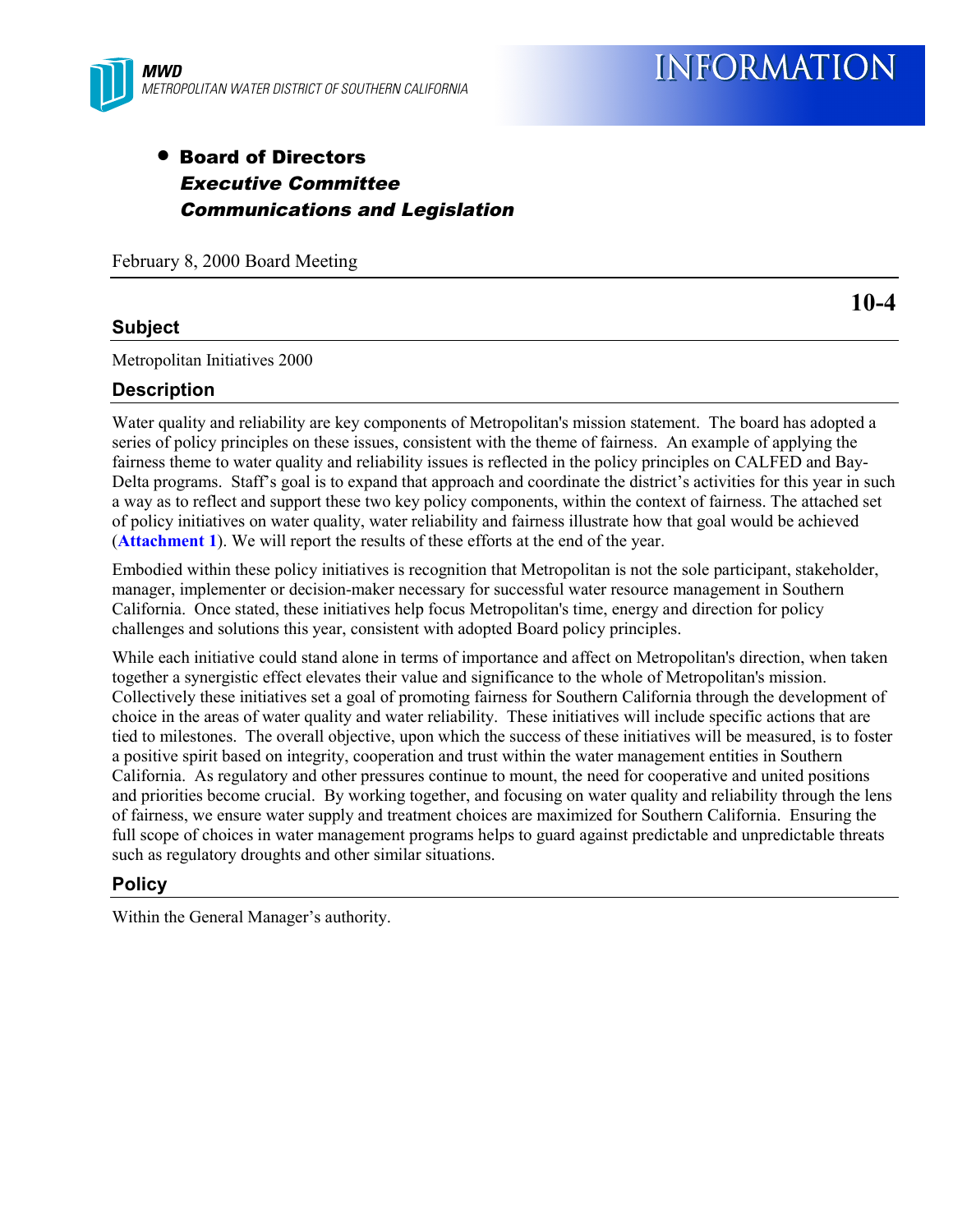## **Fiscal Impact**

None.

*Adán Ortega, Jr. Date* 1/24/00

*Executive Assistant to the General Manager and Acting Outreach Group Manager*

c 1/24/00Ş *General Manager Date*

**Attachment 1 – Metropolitan Initiatives**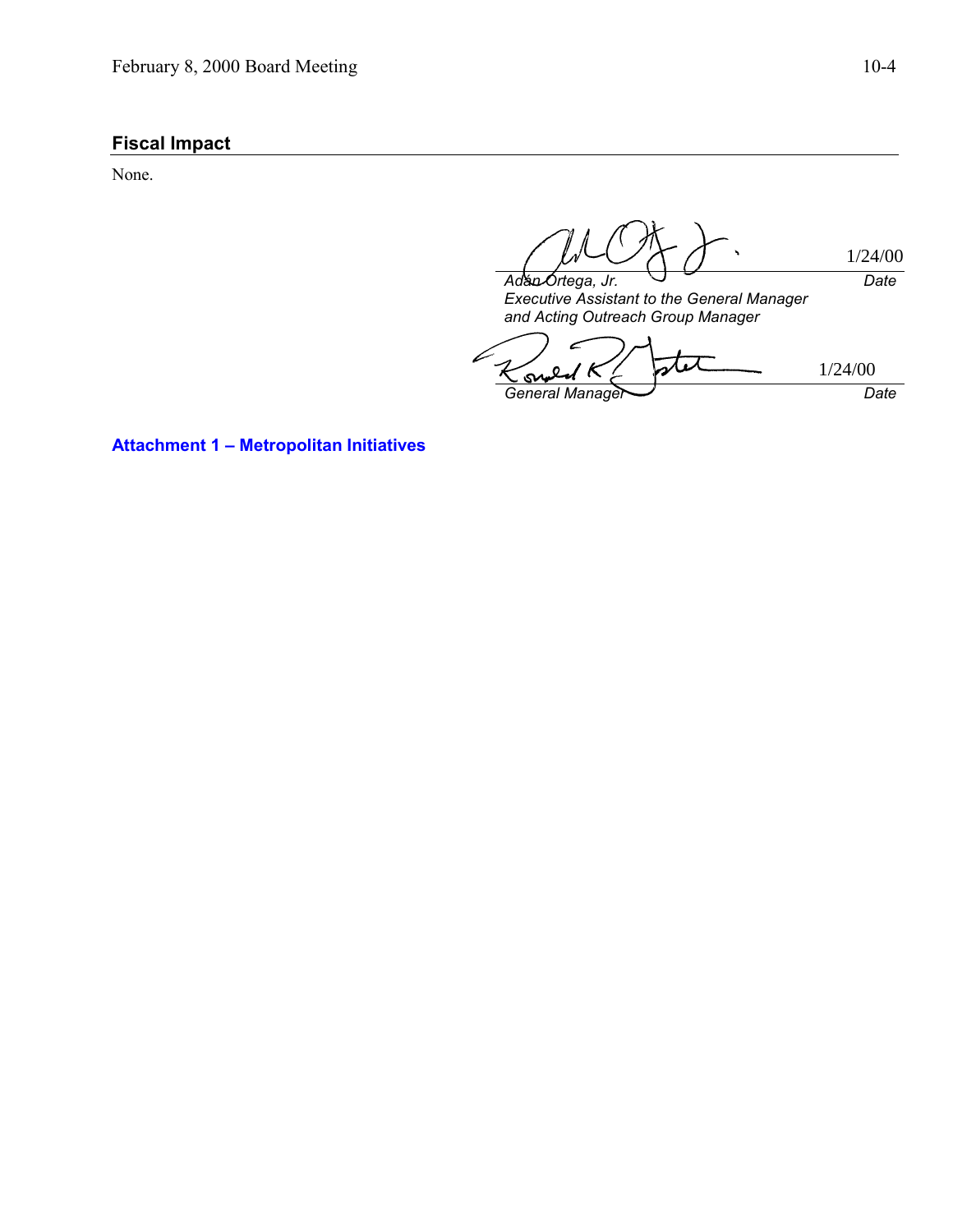# **METROPOLITAN'S INITIATIVES 2000**

## **Water Quality Initiative**

In cooperation with the State of California, other agencies and organizations, this initiative serves as an umbrella for a series of issues that directly impact water quality in Southern California in the present, near-term and longterm future. This initiative is also a key component and feature within the Water Reliability Initiative described in the next section. At the center of this initiative is a checklist of water quality needs and associated milestones or time tables that will drive specific programs, activities and actions, including:

| ➤ | Create momentum to clean up radioactive<br>mine tailings seeping into Colorado River<br>at Moab, Utah | January 2000                |
|---|-------------------------------------------------------------------------------------------------------|-----------------------------|
| ➤ | Accelerated banning of MTBE                                                                           | January - Mid February 2000 |
| ➤ | Salinity on the Delta and Colorado River                                                              | March - June 2000           |
| ➤ | Source Water Quality Communications                                                                   | August - December 2000      |

These four areas, Moab, MTBE, Salinity and Source Water, will be the focus and feature of MWD external communications tailored to educate legislators, opinion leaders and the public about the direct impacts of poor water quality on water reliability. Several communication outlets already exist, including the regular legislative blue sheet, regional newspaper advertisements, member agency events and communications and collaborative activities with other statewide initiatives.

In addition, other external communications activities will be used as well. These include advancing complimentary legislative efforts to further these water quality needs, such as bills related to reducing salinity in source waters. The identified water quality needs will also be featured as part of other successful activities in the educational and community partnering and sponsorship programs.

## **Water Reliability Initiative**

The Metropolitan Board has taken a position that increasing water resources available to southern California communities is contingent upon providing those resource choices in a cost-effective manner. This is a major theme of the Metropolitan Strategic Planning process, is featured in the Board adopted position of CALFED, and policy principles of the Colorado River. The nexus between high quality water and affordable, adequate water resources is evident in the Bay-Delta. Without adequate high quality water from the State Water Project, the ability for local agencies to purchase, transfer and blend Colorado River supplies is diminished. This directly affects local agencies' options to recycle and conserve these imported supplies, and exacerbates the need to desalt other local groundwater supplies.

The checklist of needs, programmatic priorities and associated milestones for the water reliability initiative include:

| $\blacktriangleright$ | Water supply data assessment and<br>Simulated drought workshop | Mid-Feb 2000            |
|-----------------------|----------------------------------------------------------------|-------------------------|
| ➤                     | Dedication of Diamond Valley Lake                              | Mid March 2000          |
| $\blacktriangleright$ | Water Bond education, application<br>and appropriation         | January - December 2000 |
| $\blacktriangleright$ | Dry-year water transfer RFP                                    | February – March 2000   |
| $\blacktriangleright$ | Drought Update workshop                                        | Late May 2000           |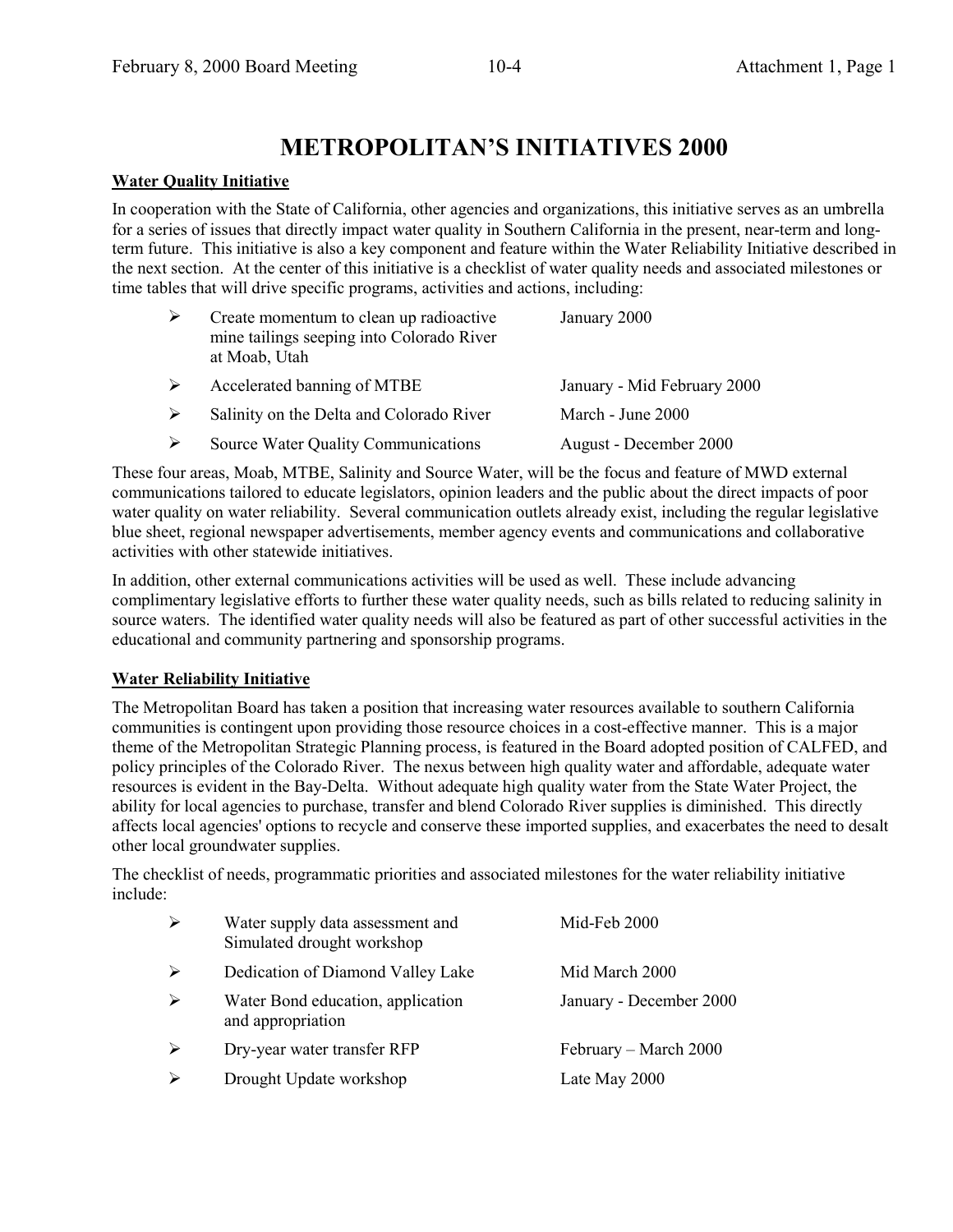| ➤ | <b>CALFED Record of Decision</b><br>Evaluation, assessment workshop | <b>June 2000</b><br>Following R.O.D. |  |
|---|---------------------------------------------------------------------|--------------------------------------|--|
| ⋗ | <b>Strategic Plan Components</b>                                    | Feb. - Sept. 2000                    |  |
|   |                                                                     |                                      |  |

For each of these water reliability programs water quality issues are included.

## **Fairness Goal - Protecting and Promoting Choices for Local Communities**

The concept of fairness is a prime aspect of both the water quality and water reliability initiatives. It permeates both, links them socially, politically and technically, and drives emotional and economic concerns. Fairness issues also link northern and southern California water resources management agendas. According to a 1996 Los Angeles Chamber of Commerce study, southern California agencies and taxpayers have spent more than \$8 billion in water conservation, recycling and storage since the defeat of the Peripheral Canal initiative in 1982. As a result of these investments, southern California uses less water today than in 1975, despite a population increase of 5 million in the region.

Understandably northern California interests are concerned with decisions affecting the timing and quantity of water supplies from northern sources to southern uses. What may not be so apparent is the role water quality plays in ensuring continued and expanded conservation and recycling practices in the south, which enhance reliability in a wise water use manner. These practices in essence produce 'new water' within the southern region, without impacting northern areas. The challenge to secure adequate high quality water from northern sources to ensure reliability, is equaled only by the need to protect the health and economic welfare of 16 million people in southern California. Understanding and valuing these two challenges statewide is at the heart of the fairness initiative.

| <b>Initiative</b> | Program/Need                 | <b>Fairness Component</b>                                                                                                                                     |
|-------------------|------------------------------|---------------------------------------------------------------------------------------------------------------------------------------------------------------|
| Quality           | Moab, Utah                   | Threat of health impacts in Southern California from uranium in Utah.                                                                                         |
| Quality           | <b>Ban MTBE</b>              | Without the ban, reduces use of groundwater supplies, may reduce flexibility<br>to plan for natural shortages of water. Links quality reliability initiatives |
| Quality           | Salinity                     | Study in 1998 found regional economy incurs \$100 million in added costs<br>for each 100 milligrams of salt in the water supplies.                            |
|                   |                              | Added costs include increases in the average costs for southern California<br>residents due to accelerated pipe corrosion and hot water heaters.              |
| Quality           | Source Protection            | Greater organic contaminants in Bay Delta water require additional<br>treatment with associated disinfection by-products that affect public health.           |
| Reliability       | Drought workshop             | Impacts of 'regulatory droughts' and consequences to southern California<br>region.                                                                           |
| Reliability       | <b>Reservoir Dedication</b>  | Completion of significant storage to ensure reliability, paid for by southern<br>California.                                                                  |
| Reliability       | Water Bond<br>Education      | Value of southern California voters.                                                                                                                          |
| Reliability       | Drought Update<br>workshop   | Water quality and water reliability cost factors and impacts tallied                                                                                          |
| Reliability       | Rec. of Decision             | Costs of implementing CALFED.                                                                                                                                 |
| Reliability       | Strategic Plan<br>Components | Rates and choices for Member agencies.                                                                                                                        |

As a result, each of the milestones in the water quality and water reliability initiatives will feature a fairness component, such as described below: